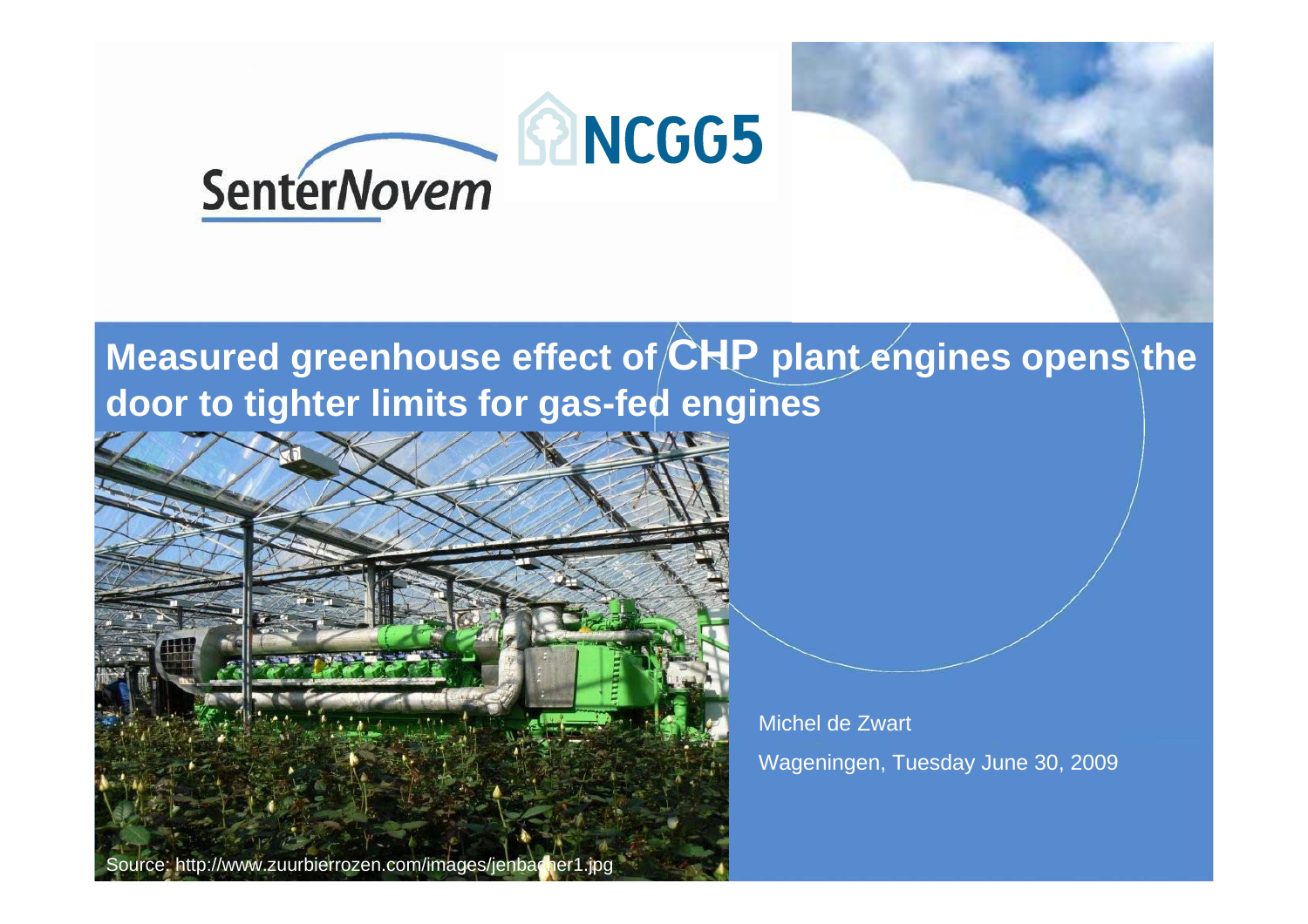



#### **Aim of this presentation**

- $\bullet$ Awareness of emission = money
- $\bullet$  Understanding the technique of *CHP plant engines* and its methane emissions
- $\bullet$ Importance of knowledge dissemination and your contribution to this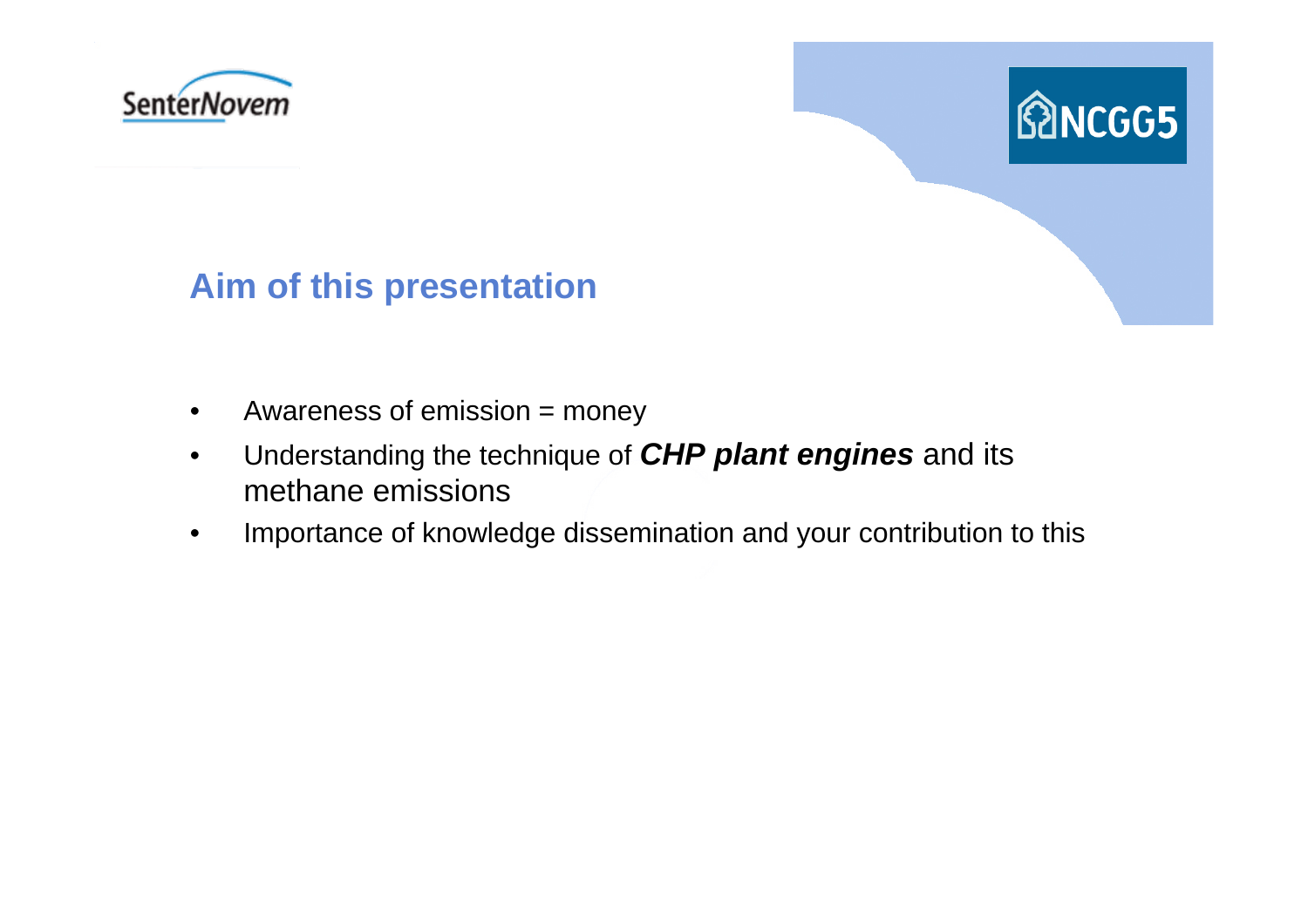



#### **Back to basics: why are we here today**

- • Ideal: to serve climate and to meet the need for the present without compromising the ability of future generations to meet their own need.1
- •Economic perspective

1. Definition of sustainable development by Brundtland, *Our common future,* World Commission on Environment and Development (1987).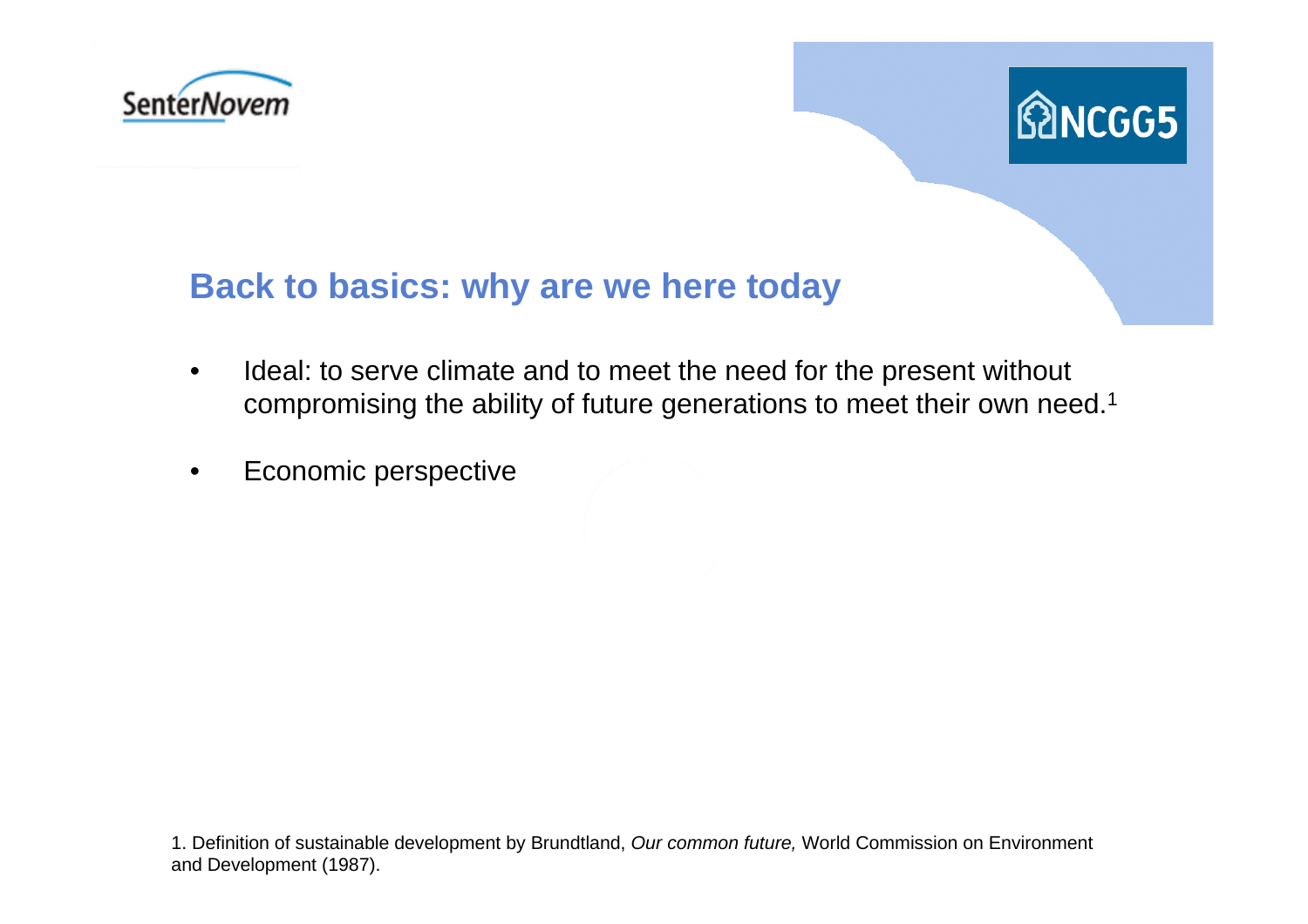



#### **Economic perspective**

- $\bullet$ Average price of 1 ton CO $_2$  is  $\in$  15
- •**1 Mton** is € 15 million
- •In 2007 Netherlands emitted **215 Mton** CO <sup>2</sup>-eq.
- •Total emission value NL: € 3.2 billion
- • Lessons learned: annual value of emissions generally ranges from 1- 3% of GDP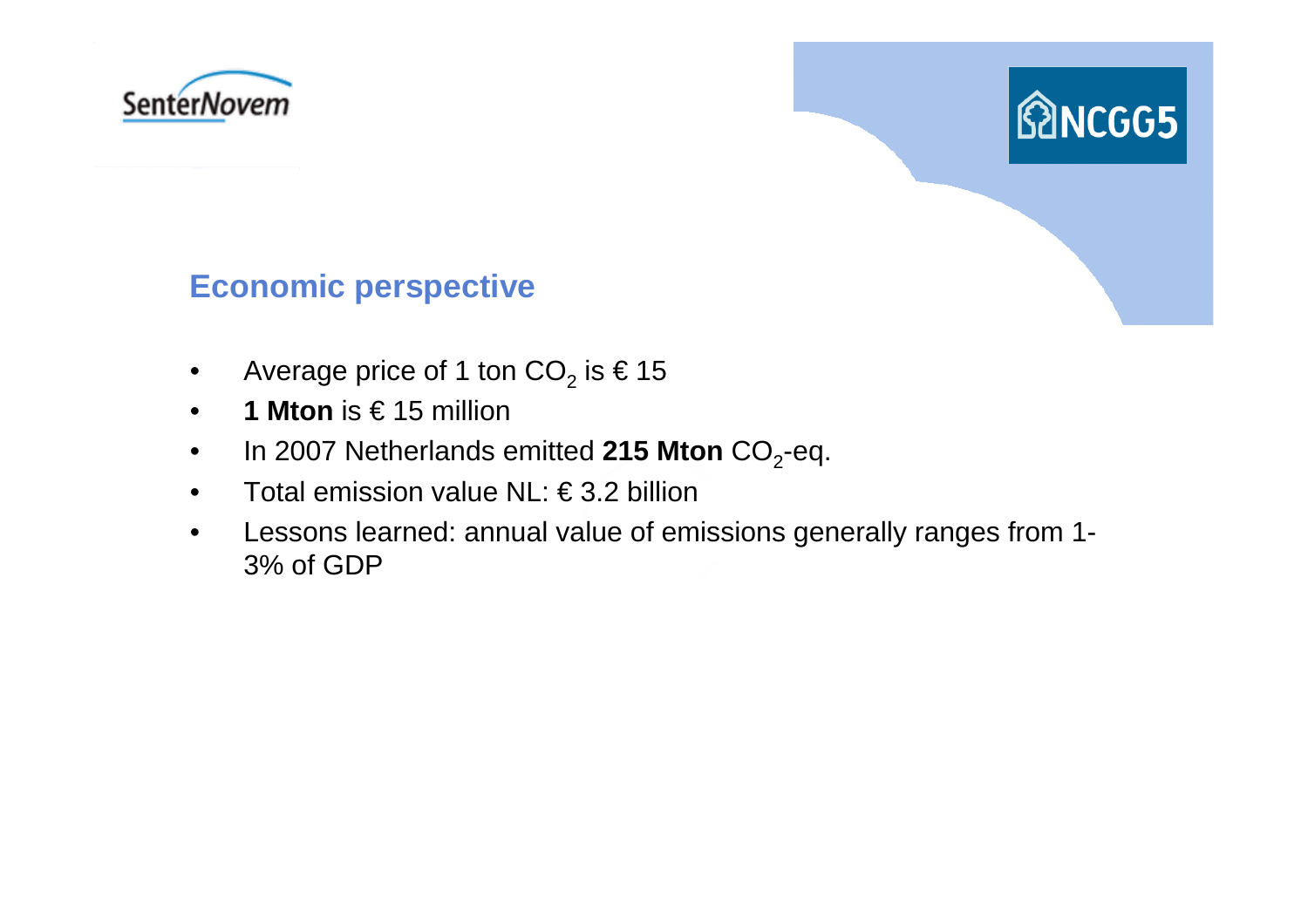



#### **Subconclusion**

# **EVERY SINGLE Mton COUNTS**

 $→$  **1 Mton in Dutch Greenhouse Horticulture (CHP)**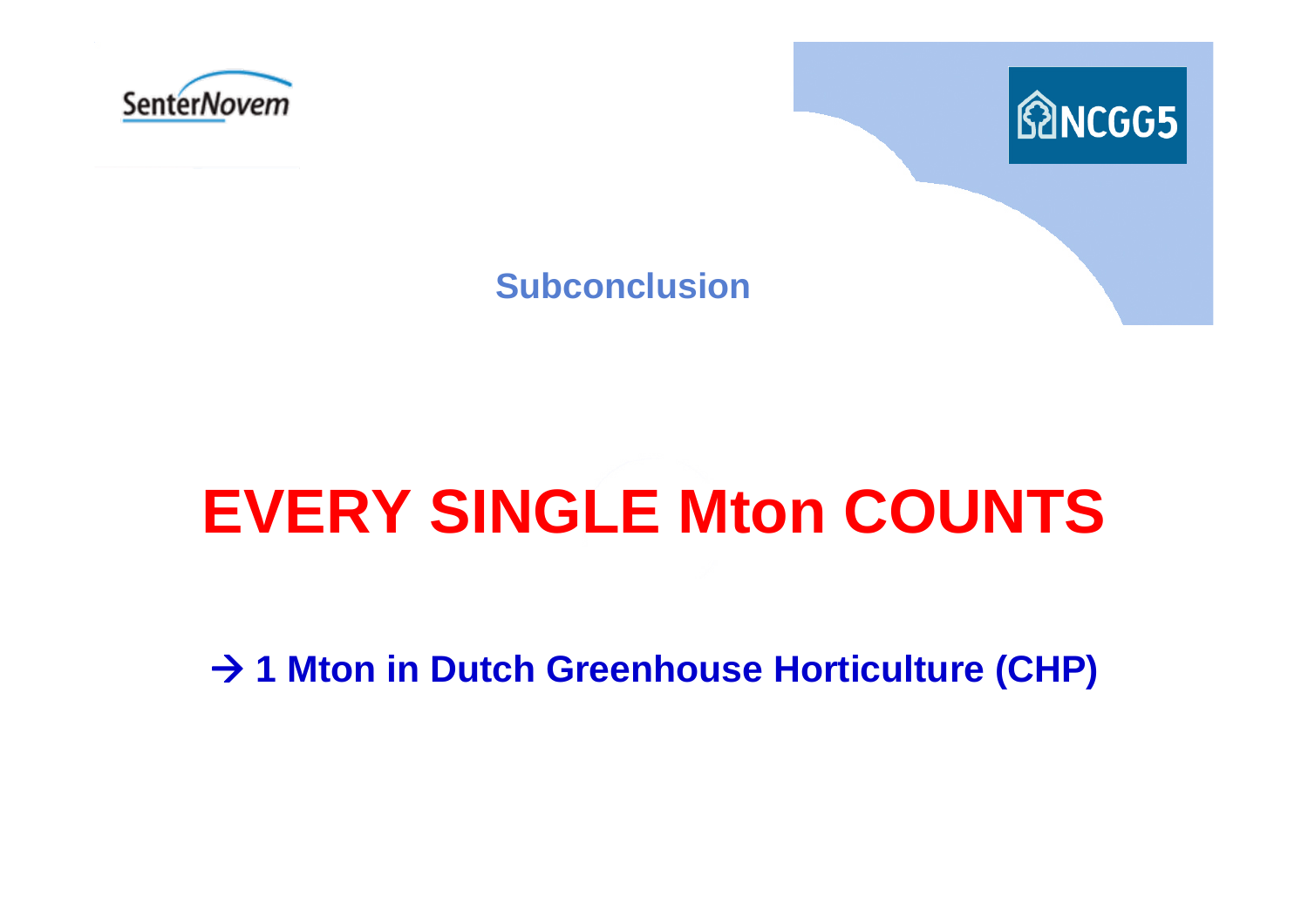



## **What constitutes the major opportunity in the greenhouse horticulture??**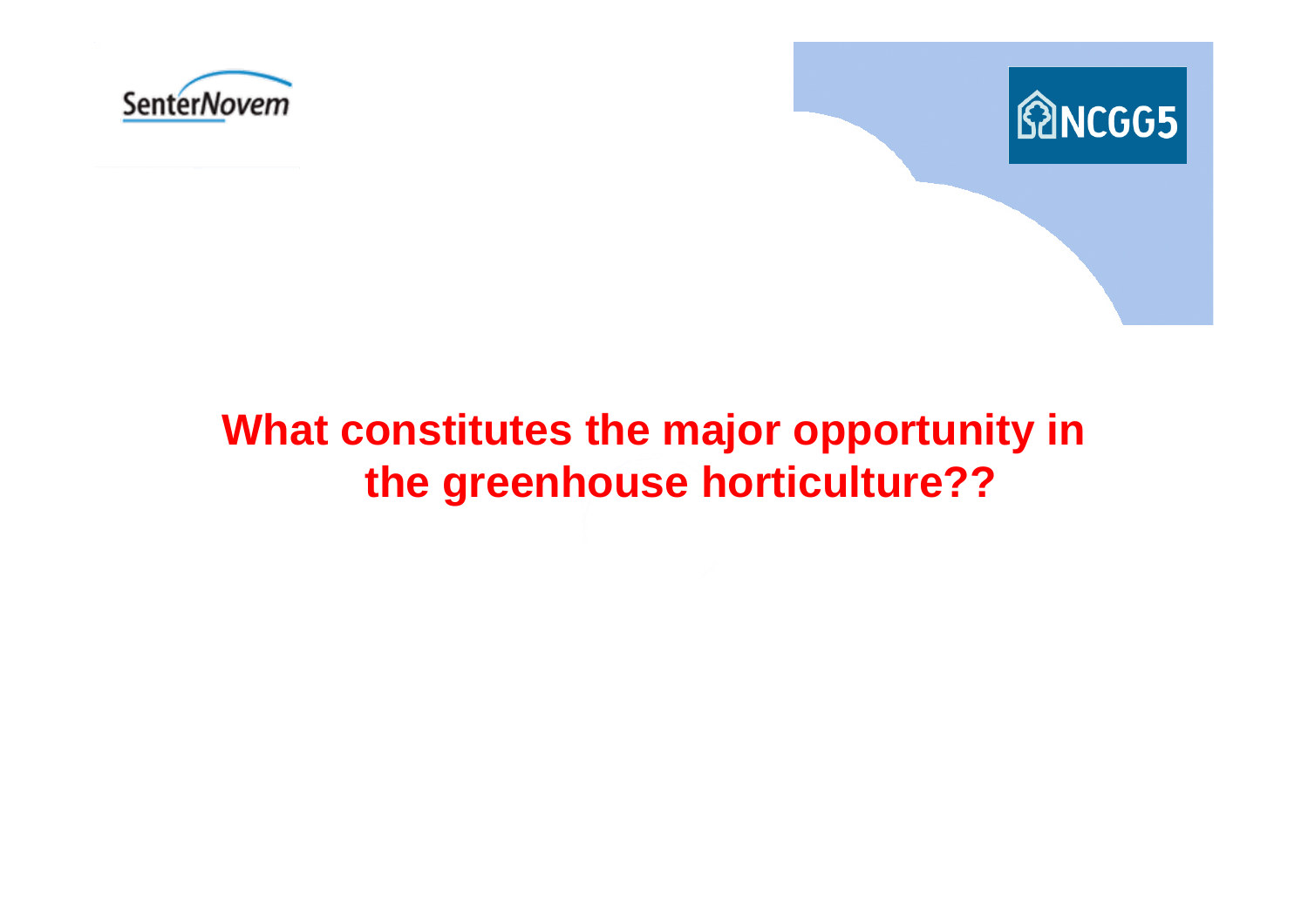



### **System of CHP plant engine 2**



 $\bullet$ Almost all generated electricity, heat and CO $_2$  in flue emissions are utilized

•Primary energy reduction of 15 to 40% compared to supply of electricity and heat from conventional plants

2) module CHP greenhouse horticulture, spring 20 09, Cogen projects Netherlands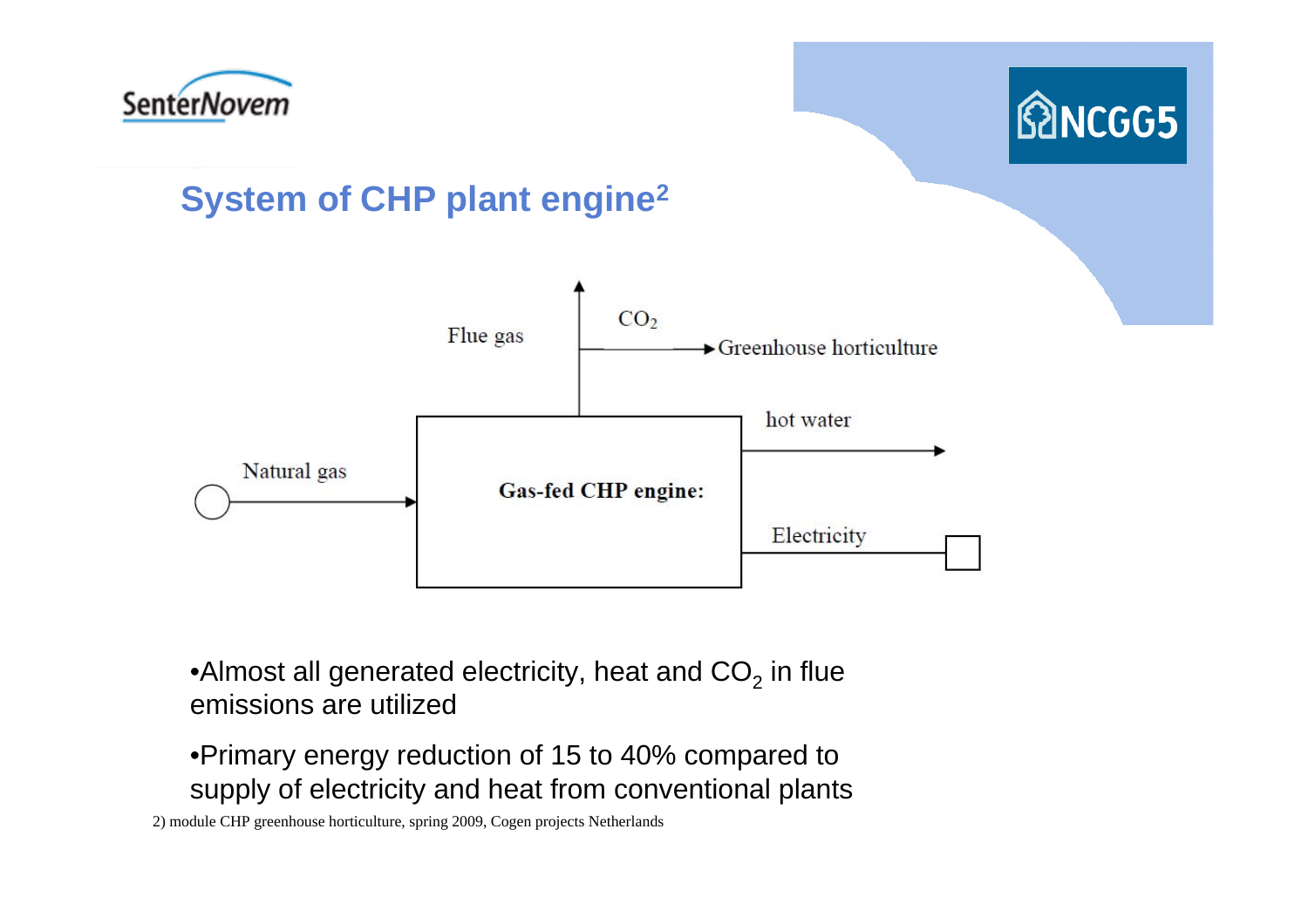

Image from:

http://images.google.nl/imgres?imgurl=http://www.energietech.info/groengas/theorie/img/vbmotormodel.gif&imgrefurl=http://ww w.energietech.info/groengas/theorie/gasmotoren.htm&usg=\_\_fRONLvITMt7e0yjRzqEqjtaRM-M=&h=250&w=233&sz=7&hl=nl&start=3&um=1&tbnid=3tsiTLmYHihaJM:&tbnh=111&tbnw=103&prev=/images%3Fq%3Dz uigers%2Bgasmotoren%26hl%3Dnl%26um%3D1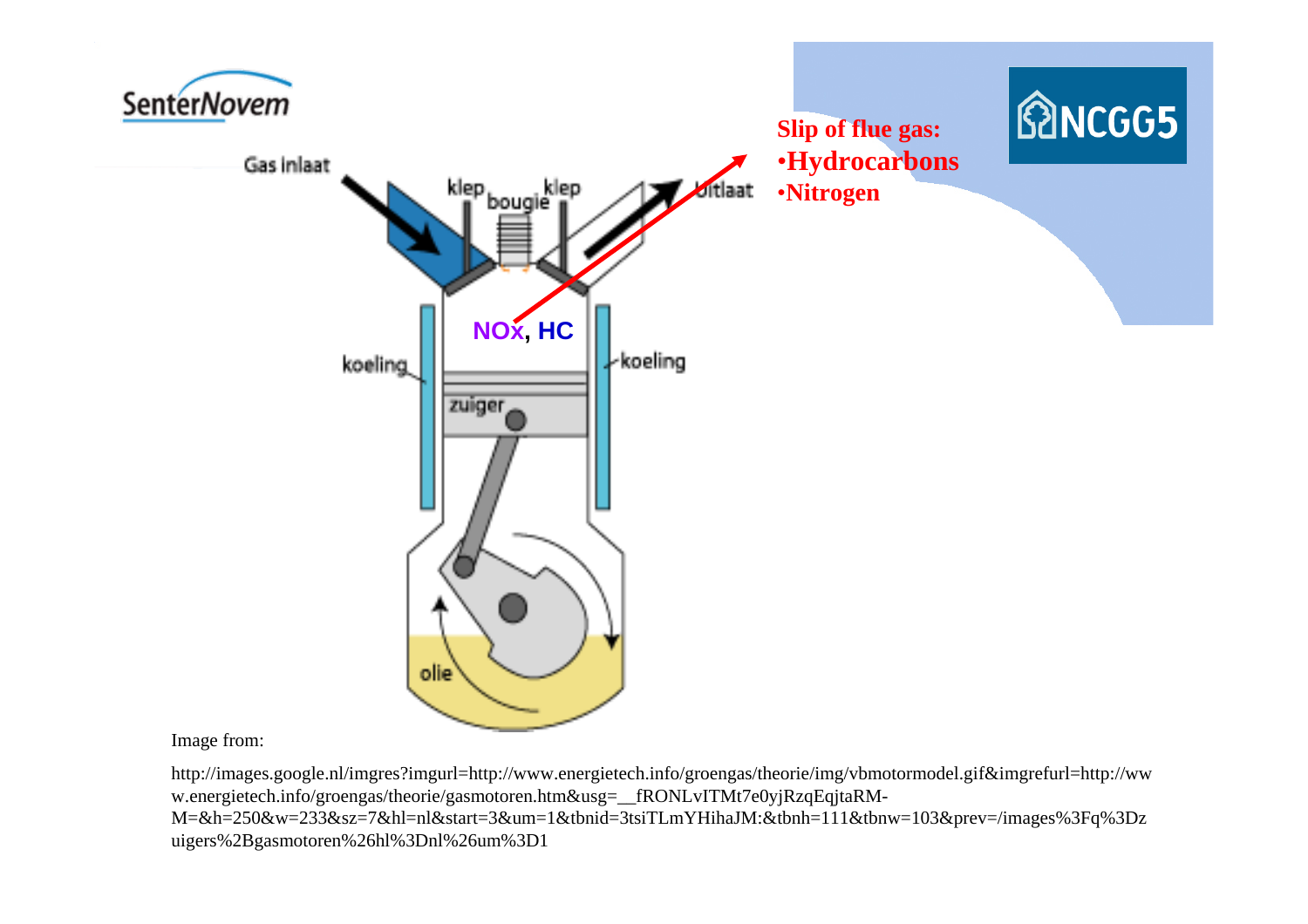

# **@NCGG5**

#### **measurement** in

- •Between 2 and 3 %  $\frac{\text{D2AD}}{\text{OR} \text{ALIV}}$
- •93% is methane  $(G)$
- •CHP engine park  $\left| \begin{array}{ccc} \end{array} \right|$  and  $\left| \begin{array}{ccc} \end{array} \right|$  and  $\left| \begin{array}{ccc} \end{array} \right|$  MWe in 2010)

#### Resulting in

€ 15.000.000

#### $CO<sub>2</sub>$ -eq a year.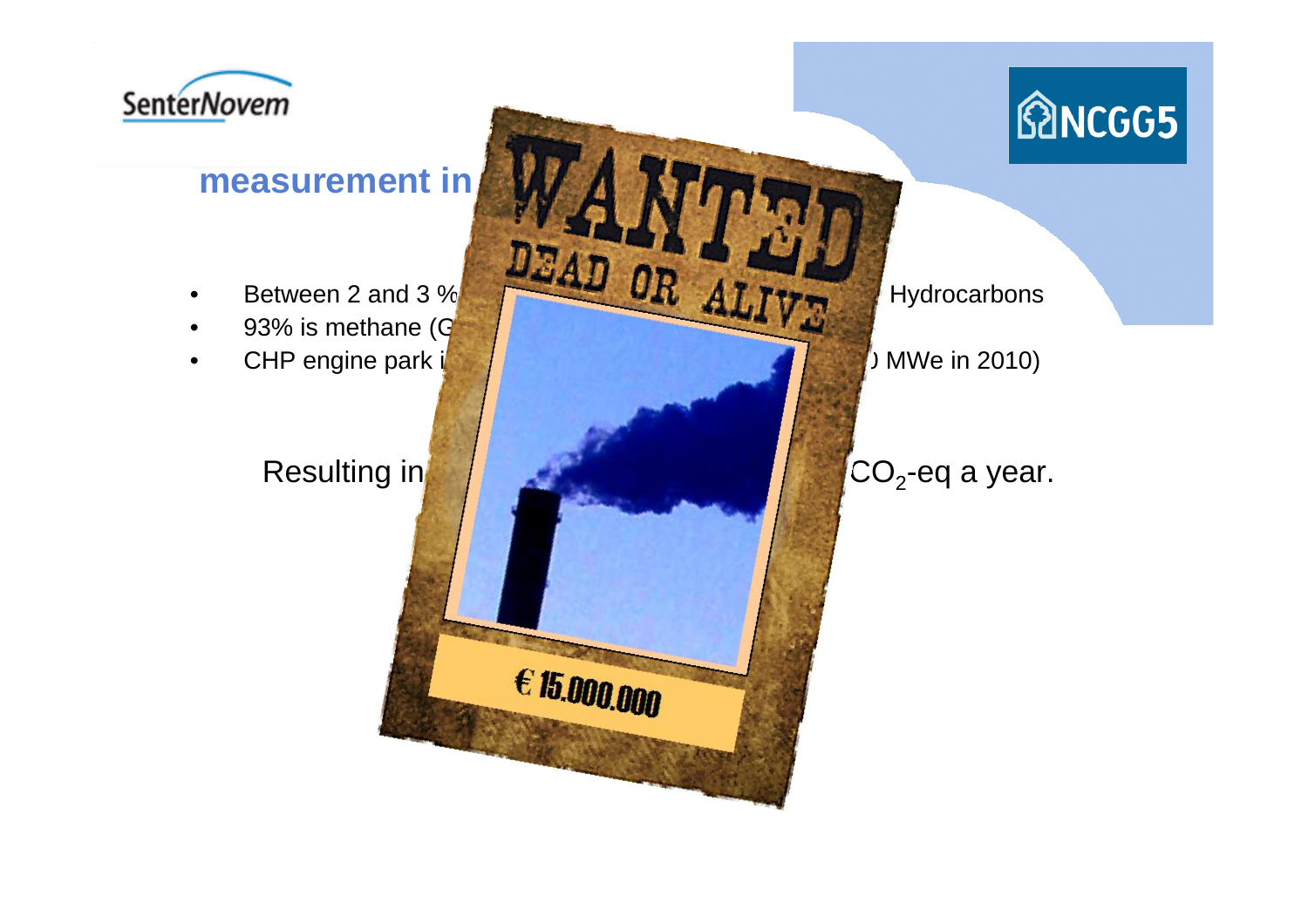



### **How to grasp the € 15 million**

- •Limited knowledge of hydrocarbon emissions from CHP plant engines
- • Three-track approach:
	- 1) motor innovation
	- 2) motor management
	- 3) methane catalysts
- •Knowledge dissemination
- •financial programmes, communication campaigns and Legal limits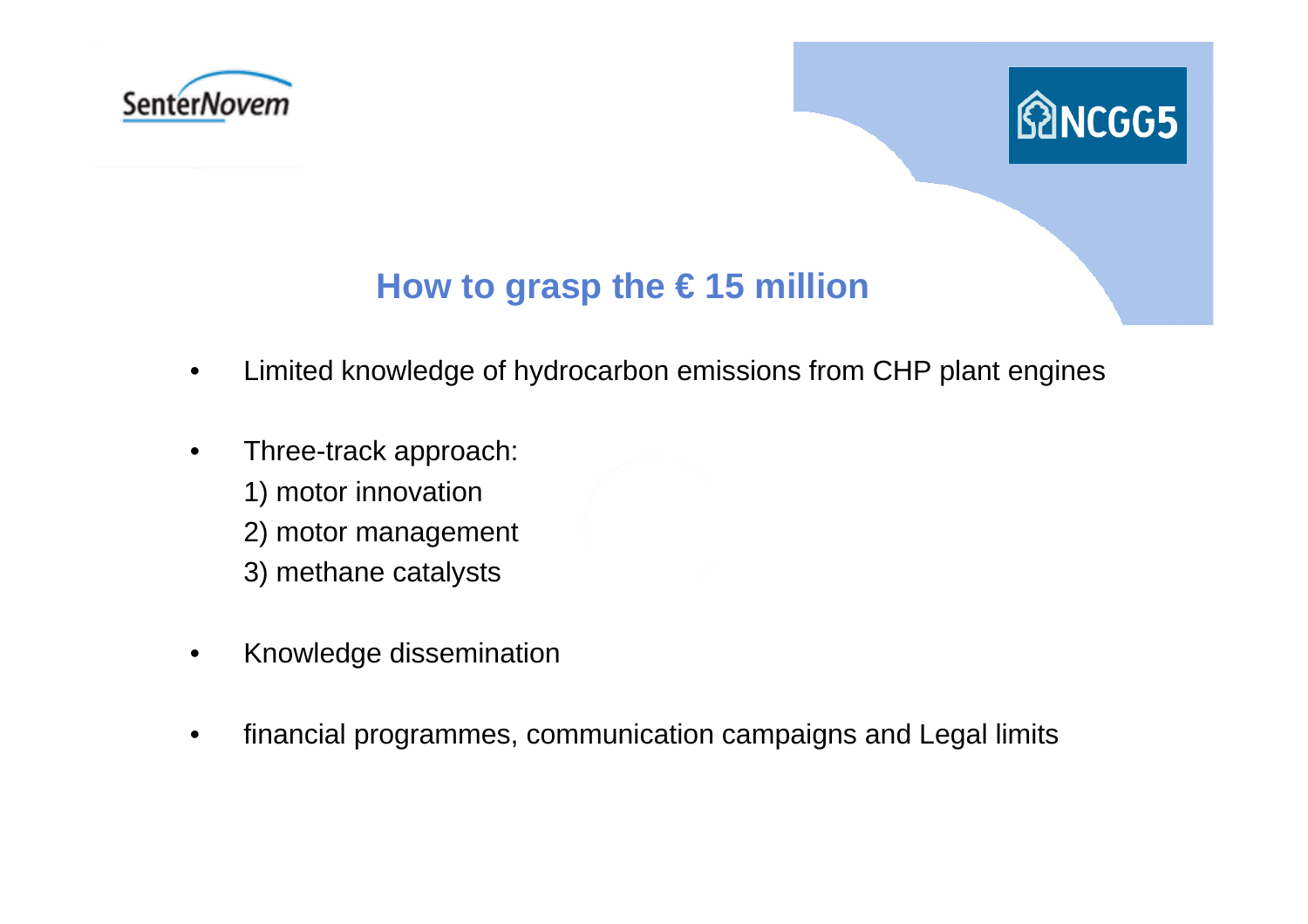



#### **Dutch decree on emission requirements for medium sized gas burners (Bems)**

#### **The limit of 1.500 mg/Nm3 at 3 vol% O2 for Hydrocarbons (indirectly 1.860 mg/Nm3 for methane)**



Figure 1: Overview of hydrocarbon emissions in 2007

engine number ->